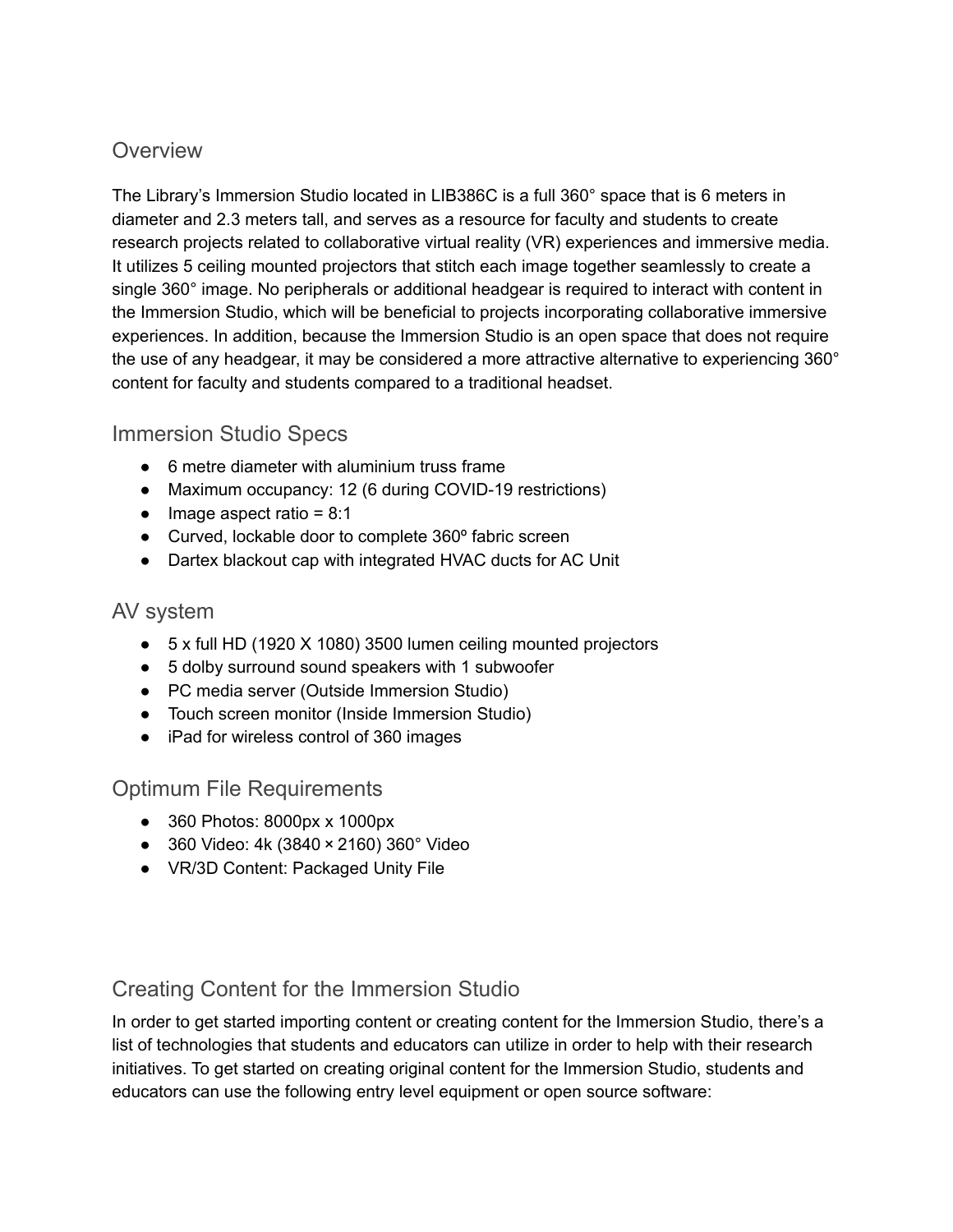- Android/ iPhone Smartphones with Panoramic imaging capabilities
- Samsung Gear 360
- Kodak PIXPRO ORBIT360 4K 360° VR Camera
- Go Pro Max 360 Camera

The Library has access to some of this equipment, which can be found here: <https://library.ryerson.ca/services/technology/dme-technology-equipment/>

On the software side, the Immersion Studio comes with various unique applications and API's for various 360° and 3D content. The sophisticated software of the Immersion Studio allows students and educators to import content with little effort in order to assist with their research projects. Below is a list of commonly used applications for previewing 360 content that are specifically designed to work seamlessly with the Immersion Studio.

### **Igloo Warper**

Allows 360 images and video to be displayed in the Immersion Studio. This tool can also be used to display images in the background to have other content in the foreground. An example of this would be a presentation that has multiple images in the foreground, with a 360 image in the background.

#### **Igloo Playback**

Allows 360 images and videos to be activated and deactivated individually. This program is best used for presenting multiple 360 images or videos that are displayed one at a time.

### **Igloo Capture**

This program allows various forms of media to be displayed in the Immersion Studio. This includes playing 360 videos from youtube, as well as displaying 3D content through Unity.

#### **Igloo VR Inspector**

Uses the 360° screen of the Immersion Studio to project VR content to an audience. This is best suited for showing a large group of students content that is being viewed on an actual VR headset from another student or educator. This application works directly with Unity.

#### **Igloo Browser**

This browser is specifically designed for the Immersion Studio, and allows the entire 360 screen of the Immersion Studio to act as a web browser for displaying 360 content online.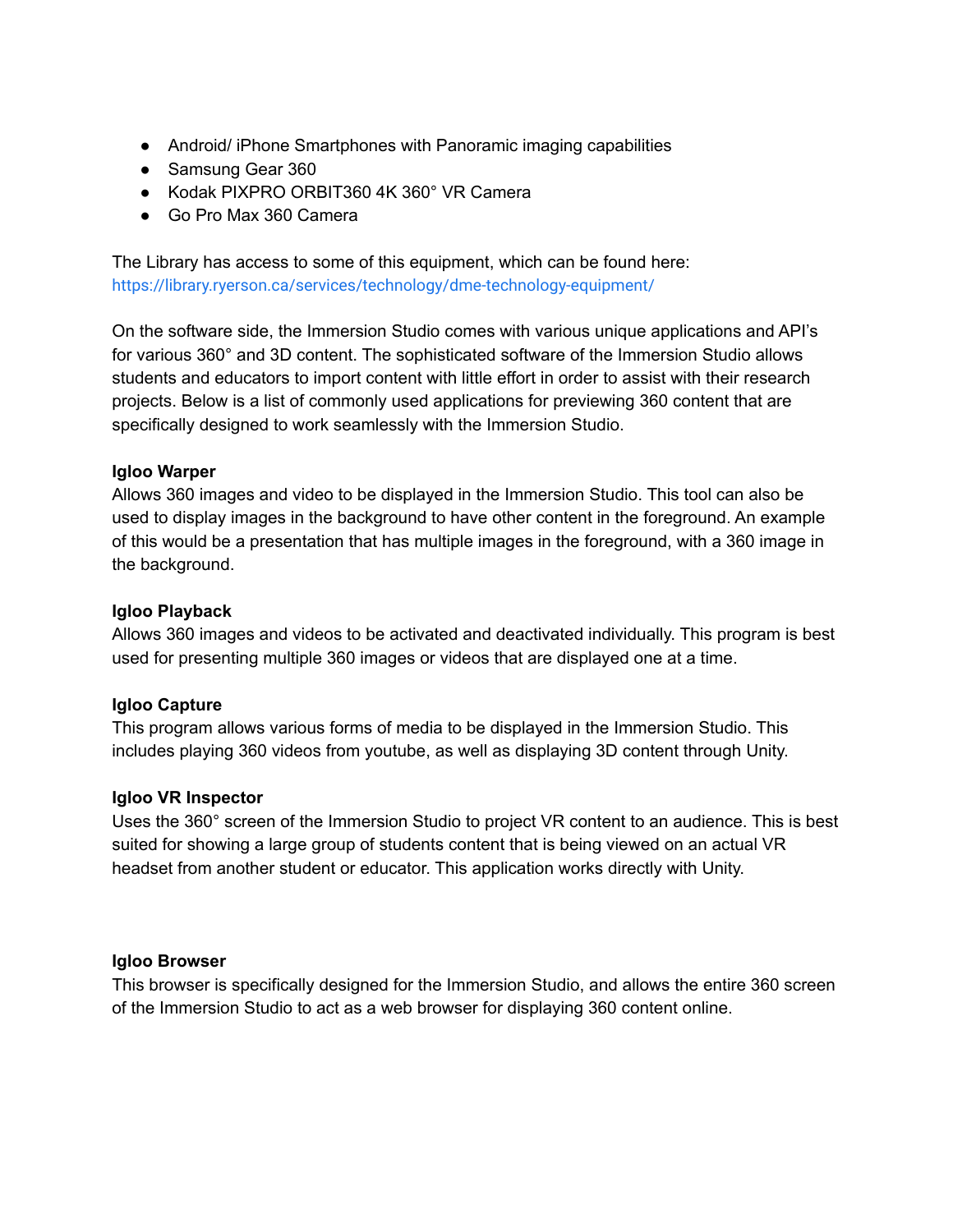# Software Compatibility & APIs

There are many forms of 360°, 3D and 2D content that can be exported for the Immersion Studio, which also includes using various online resources and repositories to get started. Some of the most popular formats of 360° content include Virtual Reality simulations, 360° video, LiDAR capture, and Panoramic images. Additionally, the Immersion Studio can be used to support research initiatives in areas such as digital humanities, digital media, health sciences, psychology, architecture and documentary media, while also providing opportunities for faculty and instructors to create engaging immersive experiences and course content for students.

The list below shows some of the most commonly used APIs that are compatible with the Immersion Studio.

- Yulio
- Navisworks
- Revit
- Matterport
- Unity Game Engine
- Unreal Game Engine

## What is the Immersion Studio best suited for?

The Immersion Studio is best suited for students and faculty looking to explore new forms of immersive technology. Although traditional VR applications exist that are more accessible in a larger capacity, the Immersion Studio enables collaborative immersive experiences and shared VR experiences. In addition, in terms of using traditional VR headsets, careful consideration will need to be given to the cleanliness of headsets, due to the fact that they come in contact with the person wearing them. The Immersion Studio provides a safer alternative to viewing VR content in this regard, making it a more attractive solution to projects related to VR, 360 content, or immersive media.

Below is a list of potential subject areas that could benefit from using the Immersion Studio for research initiatives, which are also accompanied by suggested use cases for each area. Please note that this list does not include all subjects that could utilize the Immersion Studio, but merely acts as a starting point for brainstorming ways in which it can be used.

- Architecture and Urban Planning (CAD models, Unity, Unreal)
- Geography (3D GIS visualization)
- History (360 panoramic images)
- Documentary Media (360 video documentaries)
- Psychology (Immersion Studio as a substitute for traditional VR)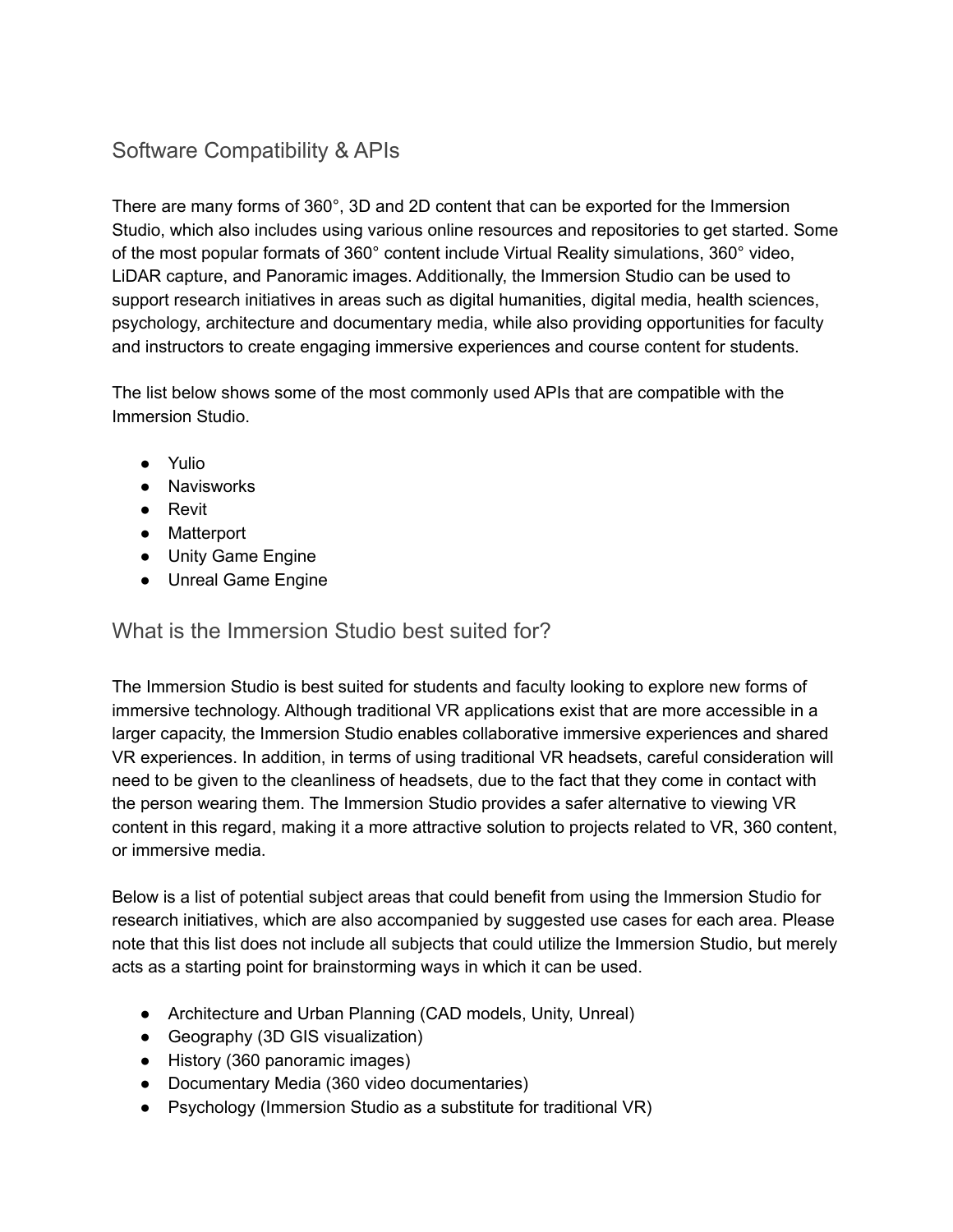- Hospitality and Tourism (360 video tours)
- Digital Media, New Media, Media Production (360 video and 3D environments)
- Theatre Studies (360 images for set design)

## Immersion Studio Development Tips

Although the Immersion Studio is excellent for VR applications and 360 visualization, it does come with it's own set of challenges when developing for it. Most of the time, these challenges relate to the limitations of the projectors themselves rather than the software or hardware of the technology that runs the Immersion Studio. When developing for the Immersion Studio please keep the following in mind:

- Due to the nature of projection technology, colour contrast will almost always make visuals look flat, or lack some colour. Black and white photos tend to display very well however.
- Due to the fact that projectors are always projecting some form of light, blacks tend to look very flat compared to screen monitors. As a result, deep blacks should be avoided when developing visuals for the Immersion Studio. This is especially the case when developing still 360 images.
- It's important to understand the relationship between 360 content and locomotion, and how it affects a user's sense of orientation. When filming 360 video, it's best to record using a tripod to keep the camera still, and have the subject or subject matter move around the camera rather than with it. This will provide the most comfortable viewing experience.
- Drone footage is possible to view in the Immersion Studio, but careful consideration should be taken when considering the speed at which the drone is moving when capturing the footage. A fast moving drone may make some viewers experience motion sickness when viewed in the Immersion Studio.
- The native resolution of each individual projector is 1080p respectively. Due to this, visuals with extremely fine details (such as fine text) should be avoided. Although small text is legible in the Immersion Studio, fine text and detail may cause the viewer to strain their eyes to see them.
- Shadows are almost unavoidable in the Immersion Studio unless standing directly in the middle of the space. If you have a larger audience of more than 6 people in the Immersion Studio, you may want to consider using some form of seating to minimize the amount of shadows that are cast. These seats can be placed anywhere in the space, however, it would be best to consider a circular seating formation that is at least 2 feet away from the projection screen.
- There is no way of adjusting the black point on the projectors in the Immersion Studio, so this needs to be taken into consideration when designing experience that use a lot of black elements